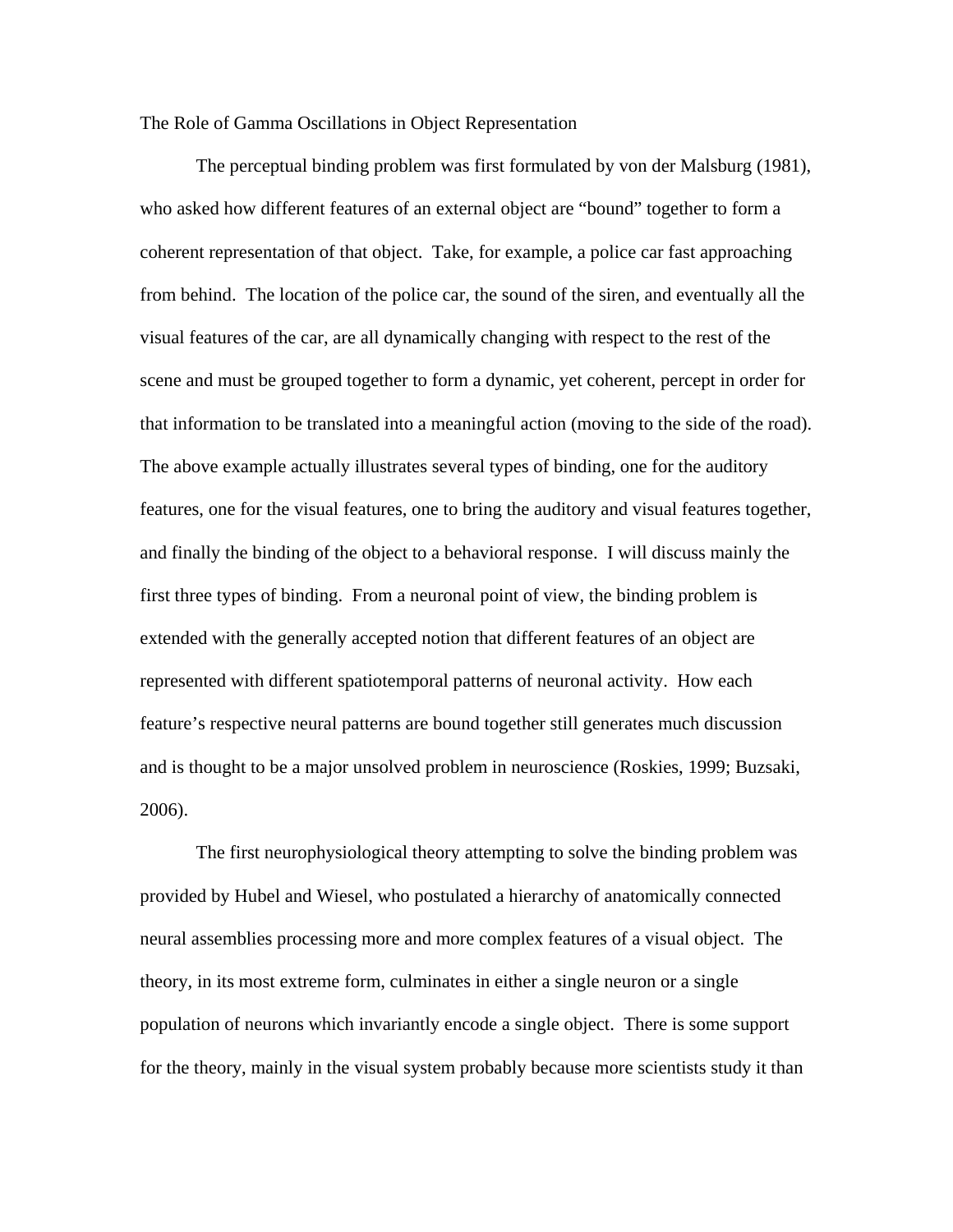other sensory systems (Ungerleider and Mishkin, 1982). The hierarchy theory, as some point out, also has at least one major hole in it: (1) The possible number of objects that must be independently represented gets large quickly with increasing the possible number of features and (2) it does not attribute a role to descending projections, which make up a large portion of neural anatomy.

Gamma oscillations, that is, electric field oscillations in the  $30 - 80$  Hz range, were first reported in early 30s soon after the discovery and measurement of the electroencephalogram (EEG). These small variations in the EEG were originally considered noise, especially when compared with the larger, slower rhythms and evoked responses. Indeed, EEGs were typically labeled as desynchronized or noisy when highfrequency oscillations were present. More recently, however, the general view of gamma oscillations has shifted from epiphenomena to perhaps a fundamental role in perception and cognition. Wolf Singer of the Max Planck Institute was the first to hypothesize critical importance for gamma oscillations by proposing that they could be the mechanism which would account for perceptual binding (for review, see Singer, 2001). By synchronizing assemblies of neurons which process various features of an object within integrating time windows (note that  $1/40Hz = 25ms$ ), gamma oscillations might allow ordinarily de-synchronous neurons to synchronize and therefore multiple their output on subsequent neurons. Moreover, the gamma-binding hypothesis has been extended to include not just feature binding in one sensory modality, but also binding across sensory modalities (e.g. audio-visual integration) and even binding in a top-down sense, allowing for a more general object representation from memory rather than just bottom-up grouping. (Tallon-Baudry and Bertrand, 1999).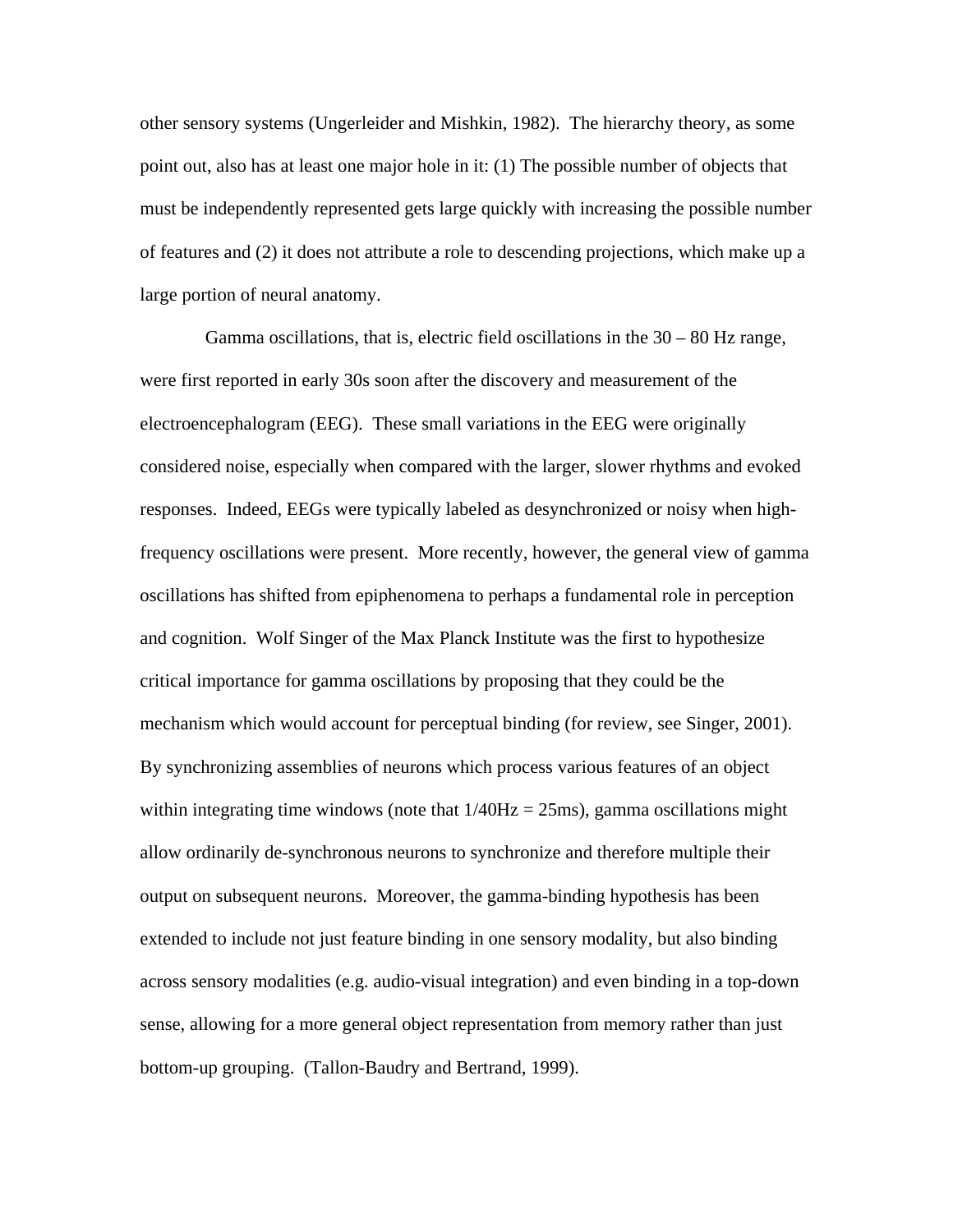When discussing gamma oscillations and their potential implications for theories of neuroscience and mind, it is important to distinguish between at least four different types which are engendered and analyzed in different ways (Tallon-Caudry and Bertrand, 1999). First, steady-state oscillations can be observed in response to a stimulus containing amplitude modulations in the gamma band. These are interesting because the steady-state response seen in the brain has a maximum amplitude which lies in the gamma band, suggesting neural resonances and their importance. Second, evoked oscillations around 40 Hz are seen in response to transient stimuli. The difference between evoked responses and the third type of gamma oscillations, induced oscillations, is that the evoked responses are phase-locked to the stimulus whereas induced responses are not. Thus, traditional signal averaging of phase-locked neural signals cannot reveal induced gamma responses, which is perhaps why they were reported later than evoked gamma responses with the use of time-frequency averaging of single trials. The fourth type of gamma activity is purely spontaneous, although could be in response to some internal event, such as recall of an object. Of the four types, induced responses and spontaneous activity seem to have the most relevance with the binding problem. Figure 1 shows the issues associated with detection of evoked gamma responses and induced gamma responses.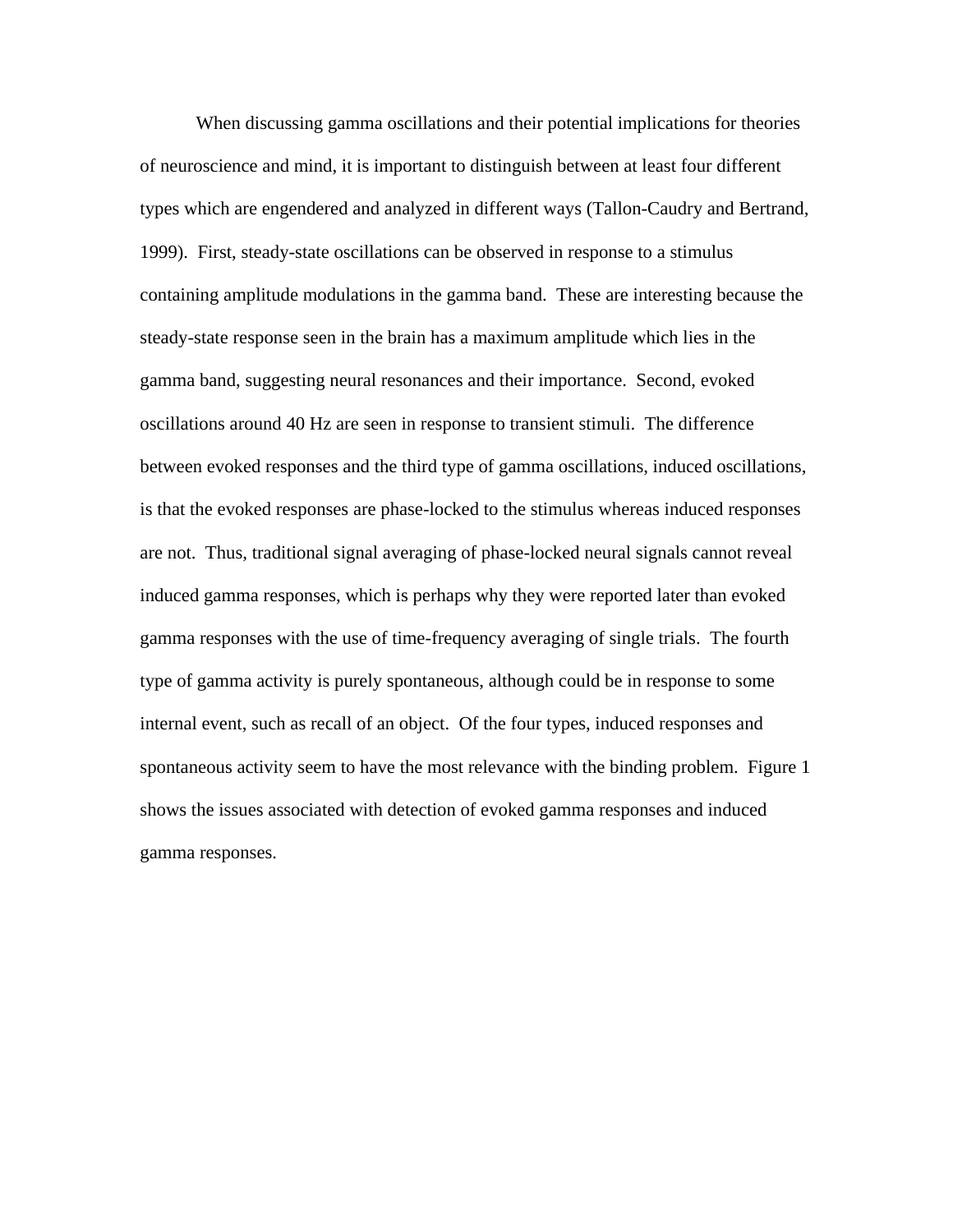

Figure 1. Evoked vs. induced gamma responses and how they are detected.

 Evidence for the role of oscillatory synchrony in bottom-up feature binding is most abundant in the visual system. Stimulus-related gamma responses have been observed in anesthetized cats (Gray et al., 1989) as well as awake monkeys (Frien et al., 1994)). In particular, larger power in the gamma band was seen for more coherent moving bars. That some of these responses were seen under anesthesia calls their relation to binding into question, however, as no object could have been perceived for binding to be necessary. In humans, increased gamma activity over the frontal lobe was present when a bi-stably perceived box switched between foreground/background. Similar patterns might be seen for bi-stably perceived auditory stimuli, such as alternating sequence of tones (Bregman, 1990). Another oft-cited result is that of increased gamma power when the presence of an ambiguous dalmation was detected vs. when it wasn't (Tallon-Baudry et al., 1997). See figure 2 below. Similar experiments in the auditory system have yet to be carried out. A possible analogy might be increasing iterations in iterated ripple noise, engendering a percept of pitch. Perhaps the most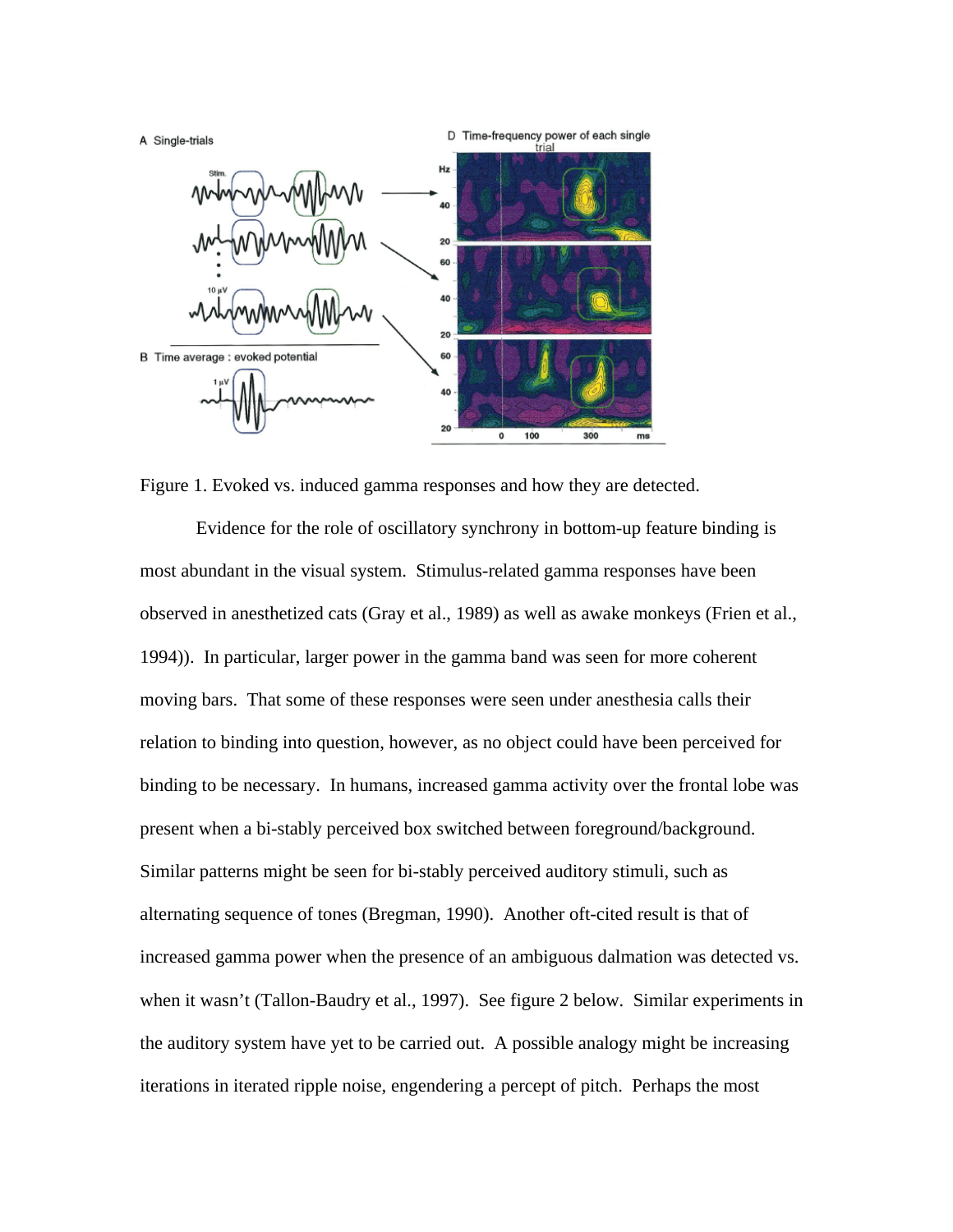interesting result suggestive of the binding-by-synchrony hypothesis is that learned associations between a visual and a tactile stimulus evoked a coherent gamma oscillation in both the visual and sensory cortices after the visual stimulus alone. This promises to be a fruitful path of research for audiovisual integration.



 Figure 2. Ambiguous percepts. Higher gamma activity is seen when the dalmation is perceived.

 A landmark study of gamma oscillations in the auditory system came from Joliot et al. (1994). They showed that the 40Hz oscillations they observed with MEG tracked the perception of 1 or 2 auditory objects (clicks). This study was important mainly because it was the first showing the binding, or lack thereof, of objects in time and neural correlate which tracked it. Two more recent studies, while they are discussing different types of gamma activity (steady-state vs. spontaneous), also relate to object representation. Ross et al. (2005) showed disruption of the 40-Hz steady-state response seen in MEG (to an amplitude-modulated 500Hz tone) through a contra-lateral broadband noise followed a subsequent buildup of that response. The authors interpret the results as a reset of the representation of the environmental scene. And finally, Lakatos et al. (2005), using a linear array of electrodes inserted into a cortical column of the primary auditory cortex of awake monkeys, report an oscillatory hierarchy such that slower